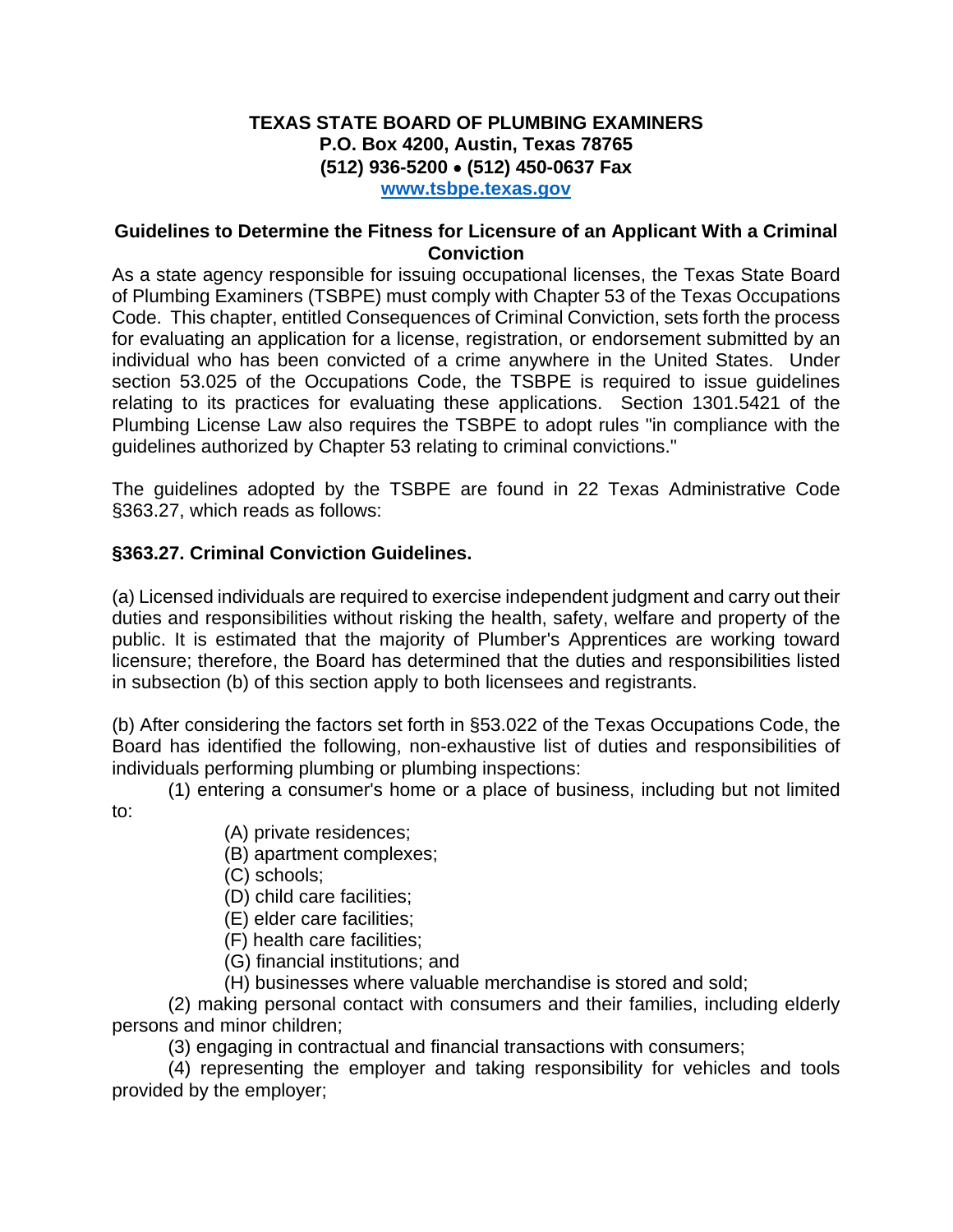(5) ensuring safety when working with hazardous, explosive or volatile materials;

 (6) complying with laws, rules, ordinances and codes that regulate plumbing; and (7) working with officials who are carrying out their duties to enforce laws, rules,

ordinances and codes that regulate plumbing, including: (A) Field Representatives of the Board;

(B) Plumbing Inspectors; and

(C) other law enforcement officers.

(c) Due to the nature of the duties and responsibilities stated in subsection (b) of this section, the Board has determined that the following offenses are directly related to plumbing (list is not exhaustive):

 (1) Any crime of a sexual nature that requires the convicted person to be registered as a sex offender under Chapter 62 of the Texas Code of Criminal Procedure, including:

(A) Aggravated Sexual Assault;

(B) Aggravated Rape;

(C) Sexual Assault;

(D) Rape;

(E) Statutory Rape;

(F) Indecency with a Child (including exposure);

(G) Prohibited Sexual Conduct;

(H) Sexual Performance by a Child;

(I) Possession or Promotion of Child Pornography;

 (J) Aggravated Kidnapping (with the intent to commit an illegal act of a sexual nature);

(K) Kidnapping (with the intent to commit an illegal act of a sexual nature);

 (L) Unlawful Restraint (with the intent to commit an illegal act of a sexual nature);

(M) Burglary (with the intent to commit an illegal act of a sexual nature);

(N) Indecent Exposure;

(O) Public Lewdness; or

(P) Improper Photography or Visual Recording.

 (2) Any crime of a sexual nature regardless of whether the convicted person is required to be registered as a sex offender under Chapter 62 of the Texas Code of Criminal Procedure;

(3) Capital Murder;

(4) Murder;

(5) Criminal Negligent Homicide;

(6) Manslaughter;

(7) Aggravated Kidnapping;

(8) Kidnapping;

(9) Unlawful Restraint;

(10) Injury to a Child, Elderly Individual or Disabled Individual;

(11) Burglary of a Habitation;

(12) Burglary of a Building;

(13) Burglary of an Automobile;

(14) Robbery;